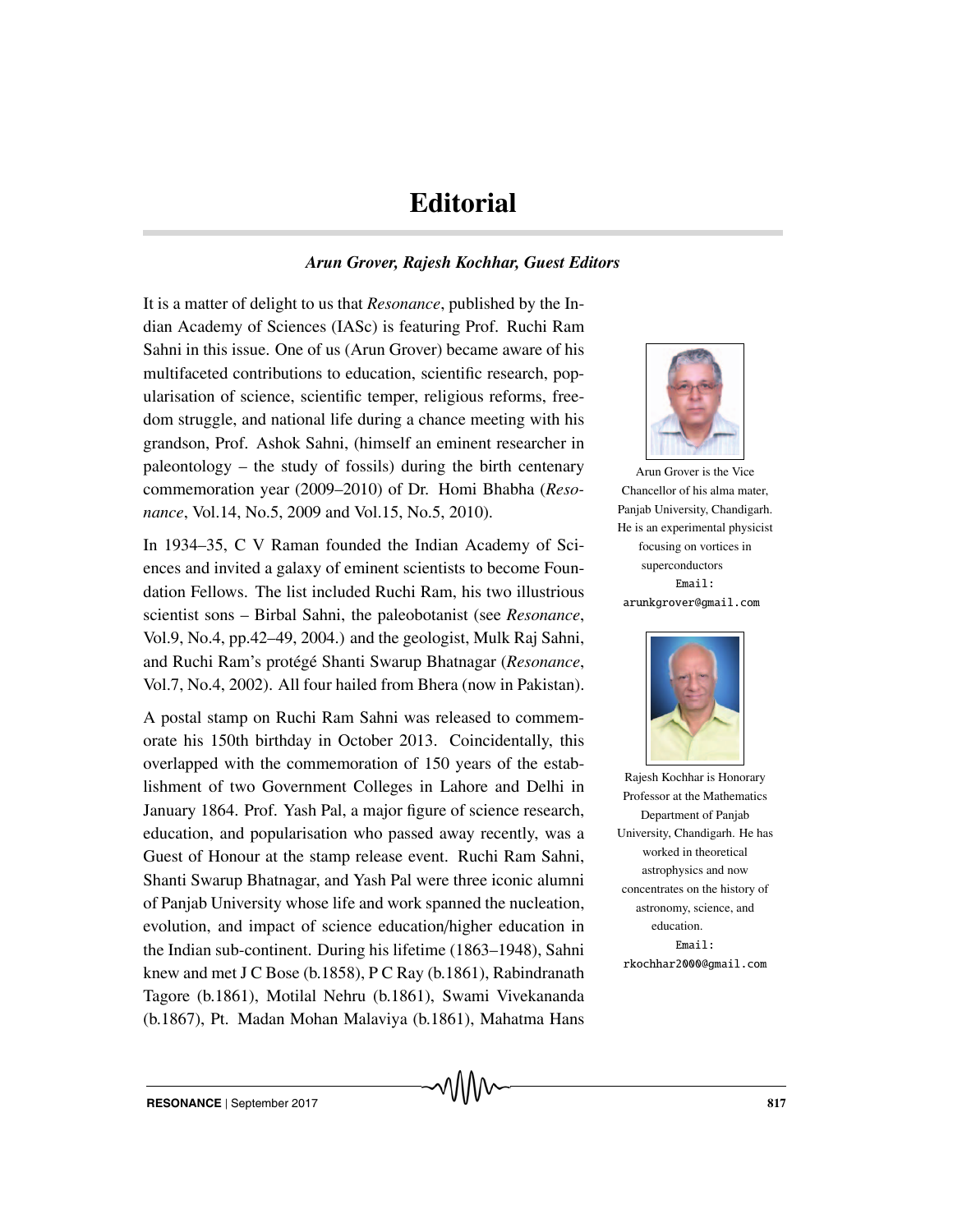## **EDITORIAL**

Raj (b.1864), Lala Lajpat Rai (b. 1865), M G Ranade (b.1842), and Dyal Singh Majithia (1848–1898). Dyal Singh Majithia was the founder of *The Tribune*, a major newspaper of Punjab, at Lahore, now published from Chandigarh. Ruchi Ram Sahni remained a Life Trustee of *The Tribune*, after his retirement from the Government College, Lahore in 1918.

A book titled *Memoirs of Ruchi Ram Sahni* was the first publication of Vigyan Prasar (vigyanprasar.gov.in) in 1997. This is the science popularisation unit funded by the Department of Science and Technology. This book was based on extracts from the then unpublished autobiography of Sahni. It was translated into Hindi, Punjabi, and Marathi. This was reprinted by the Panjab University, Chandigarh, in 2013 and also reproduced the article originally written by one of us (Rajesh Kochhar) for *Physics News* (Vol.43, No.1, pp.19–35).

The commemoration year 2013 was also an occasion to disseminate the perceptive inaugural address of Ruchi Ram Sahni delivered on the occasion of initiating Victoria Diamond Jubilee Hindu Technical Institute in Lahore on the lines of VJTI in Bombay in 1887. This address shows that Ruchi Ram Sahni was perhaps the first to articulate the importance of equipping engineering graduates with the knowledge of finance and human resource management to promote innovation and entrepreneurship.

It has been widely felt that Ruchi Ram Sahni, a relatively unsung and multifaceted figure of the pre-independence era should be as well known to the scientific and student community as likes of P C Ray and J C Bose (who were his contemporaries), and S N Bose, M N Saha and C V Raman. This issue of *Resonance* is a step towards this end.